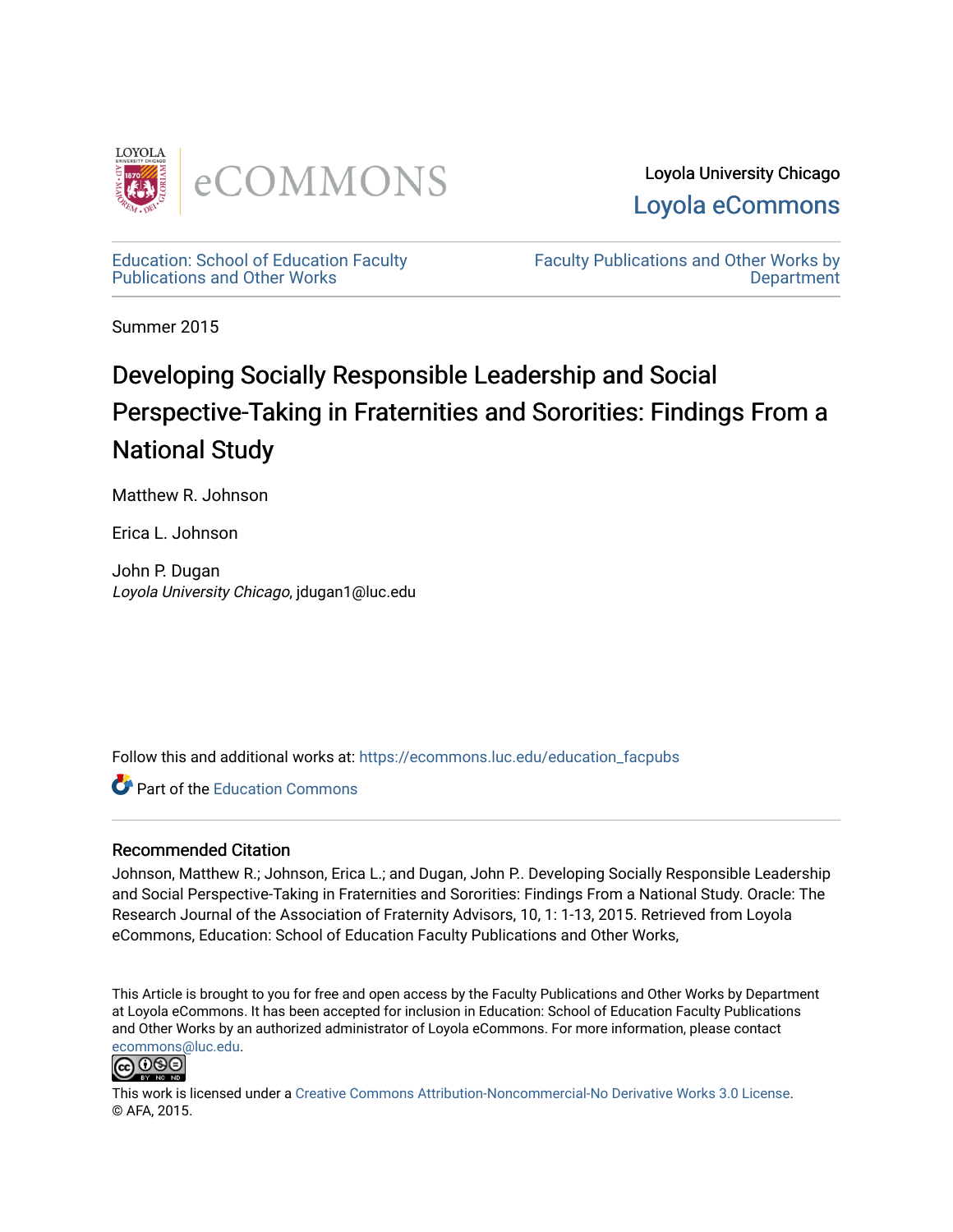# **DEVELOPING SOCIALLY RESPONSIBLE LEADERSHIP AND SOCIAL PERSPECTIVE-TAKING IN FRATERNITIES AND SORORITIES: FINDINGS FROM A NATIONAL STUDY**

**Matthew R. Johnson, Erica L. Johnson, and John P. Dugan**

*Using data from the 2009 Multi-Institutional Study of Leadership, this study examines socially responsible leadership and social perspective-taking capacities disaggregated by council membership. Results show small but significant differences in developing these capacities. Implications for fraternity and sorority life professionals are discussed.*

#### **Background**

Fraternities and sororities boast leadership and community development as hallmarks of their organizations, and several studies substantiate these claims (Astin, 1993; DiChiara, 2009; Kimbrough, 2003; Torbenson & Parks, 2009). Fraternity and sorority members participate in comprehensive leadership development, beginning with new member education programs and continuing with member development programs throughout their undergraduate experience. Leadership development in fraternities and sororities has evolved from a focus on position and hierarchy, which reflects a transactional or industrial approach, to a broader, shared, and inclusive approach reflective of transformational or postindustrial leadership (Burns, 1978; Rost, 1993). This evolution is evidenced by a larger shift in higher education leadership programs (Roberts, 2007) and a more focused shift in inter/national member education programs and campus-based initiatives that focus on leadership as a shared process as opposed to a position.

Accompanying this shift in leadership development foci is an increase in diversity among college students. As the diversification of students attending an institution of higher education continues to rise (Ryu, 2010), the importance of understanding others' perspectives becomes paramount (Dey & Associates, 2010). Understanding others' perspectives is especially rich for inquiry in fraternities and sororities because of the supposition that these organizations can be homogenous, which some studies have corroborated (Derryberry & Thoma, 2000; Pascarella &

Terenzini, 2005) and the emphasis on building community among organizations. The history of fraternities and sororities is especially important in understanding the climate for cultivating students' capacities for considering others' perspectives. Because of past exclusionary membership practices, many organizations, such as National Pan-Hellenic Council (NPHC) groups, formed in opposition to dominant exclusionary organizations. This historical context, and the contemporary manifestations of these historical tensions, continues to create unique challenges for fraternity and sorority professionals today (Torbenson & Parks, 2009). These important distinctions suggest the need for students and student affairs professionals alike to better understand the differences between fraternities and sororities to create a more inclusive and stronger community.

Today, inter-council differences can account for significant tensions when students fail to understand and act upon others' perspectives. Students who identified as being part of multicultural organizations (used here as an umbrella term for fraternities and sororities outside of IFC and NPC) often express feelings of frustration in feeling excluded from community events such as Greek Week or speakers. Creating a more inclusive community requires increased capacities for understanding others' perspectives and leadership to work toward more inclusive chapters and fraternity and sorority communities. To date, researchers have not examined leadership development by fraternity and sorority type and their corresponding capacities for social perspectivetaking. The current study seeks to bridge this gap in the literature.

Oracle: The Research Journal of the Association of Fraternity/Sorority Advisors

Vol. 10, Issue 1 • Summer 2015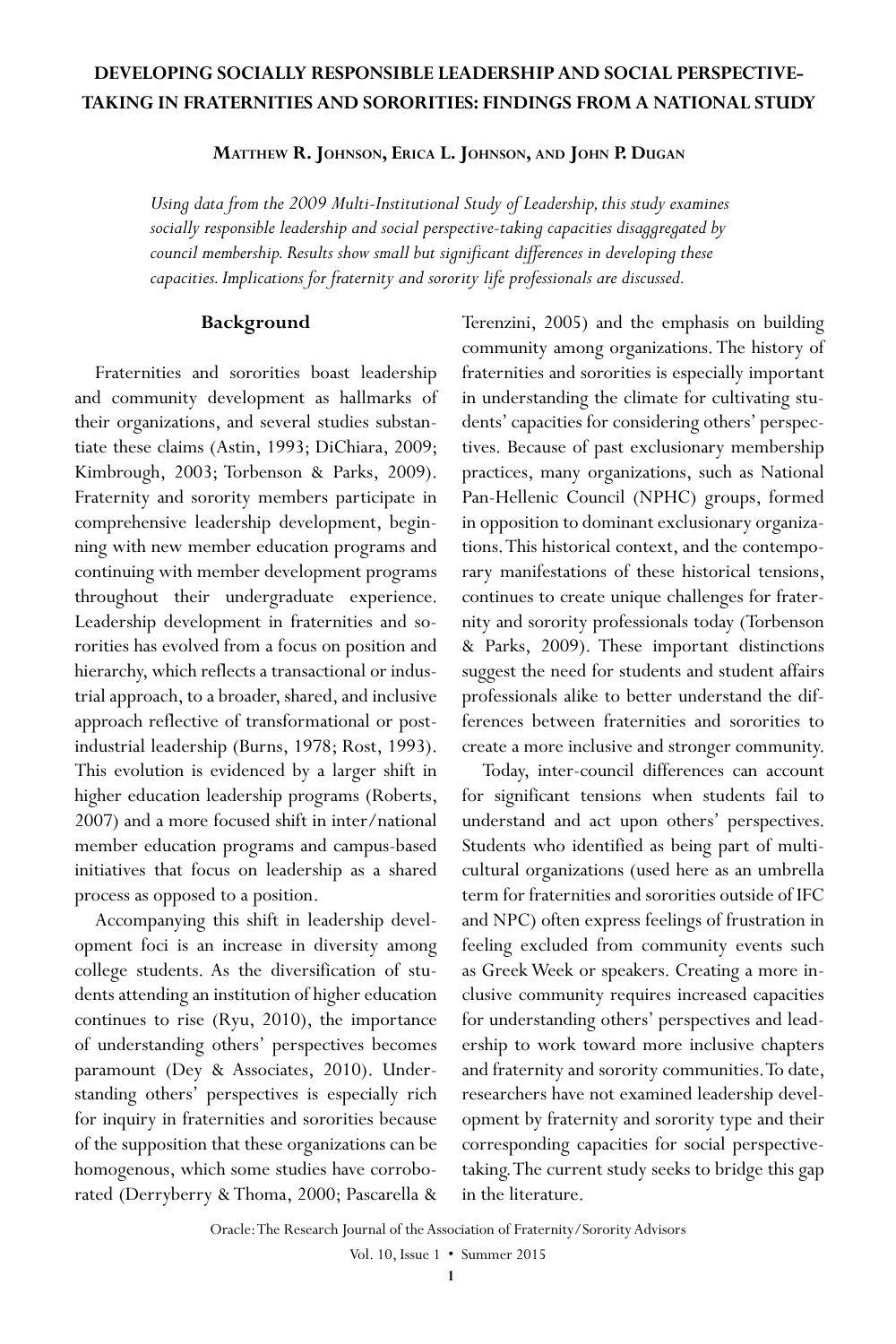# **Literature Review**

Leadership development in fraternities and sororities has received considerable attention in research. In his landmark longitudinal study of more than 4,000 students, Astin (1993) found that fraternity and sorority membership accounted for large gains in leadership development. He also found that peer interactions were most important for leadership development, which he argued was likely the reason why fraternities and sororities were so impactful for leadership development. Caution is offered, however, in interpreting this finding as Astin measured leadership using variables associated with perceived popularity, ambition, and positional role attainment, all of which are more consistent with industrial approaches to leadership than the transformational models advanced in contemporary leadership theory. Looking more specifically at types of fraternity and sorority organizations, Kimbrough and Hutcheson (1998) found that historically Black fraternities and sororities were positively linked to leadership development. Finally, Pascarella and Terenzini's (2005) meta-analysis of college impact studies found that fraternity and sorority membership is generally associated with increased leadership development. Again, however, caution is encouraged in interpreting these findings as many of the reported studies employed similar approaches as Astin (1993) or used the same data set to measure leadership. This draws into question whether there are different influences on leadership as measured from an industrial versus contemporary perspective.

Conversely, several studies argue that fraternity and sorority members' gains in college outcomes are more attributable to precollege characteristics than their fraternity or sorority membership. Although dated, Wilder and McKeegan's (1999) meta-analysis of the effects of fraternity and sorority membership on social values deduced pre-college characteristics and experiences were more influential than fraternity or sorority affiliation. Because fraternities and sororities tend to be comprised of more affluent students (Soria, 2013; Stuber, 2011), gains in leadership, for instance, may have more to do with background characteristics than organizational membership. Research examining gains derived from fraternity and sorority membership and what role background characteristics play remain limited and inconclusive.

Despite existing research on leadership development of fraternity and sorority members, few studies examine differences by membership or council. In a study of 300 fraternity and sorority members at one institution using the Student Leadership Practices Inventory (Kouzes & Posner, 2006), DiChiara (2009) found no differences in leadership practices by membership in four governing councils, but some differences emerged when only Interfraternity Council (IFC) and Panhellenic Council groups were compared. Panhellenic Council groups were higher in fostering cooperative relationships with others, while IFC membership was more prone to foster competitive relationships. Another study identified significant differences in cognitive domains among fraternity and sorority members based on gender (Pascarella, Flowers, & Whitt, 2001), an important finding given the influences of cognition on leadership development (Komives, Owen, Longerbeam, Mainella, & Osteen, 2005). Dugan (2008) also found that sorority members rated significantly higher than fraternity members on seven of the eight values on the Socially Responsible Leadership Scale (SRLS). He argued that future research on leadership development in fraternity and sorority life should examine important differences by types of organization.

#### *Social Perspective-Taking*

In discussions about the purposes of higher education, educators frequently note the importance of preparing students to be thoughtful, engaged, and well-informed citizens capable of understanding and incorporating diverse viewpoints (Colby, Beaumont, Ehrlich, & Corngold, 2007; Dey & Associates, 2010; King & Baxter

Oracle: The Research Journal of the Association of Fraternity/Sorority Advisors

Vol. 10, Issue 1 • Summer 2015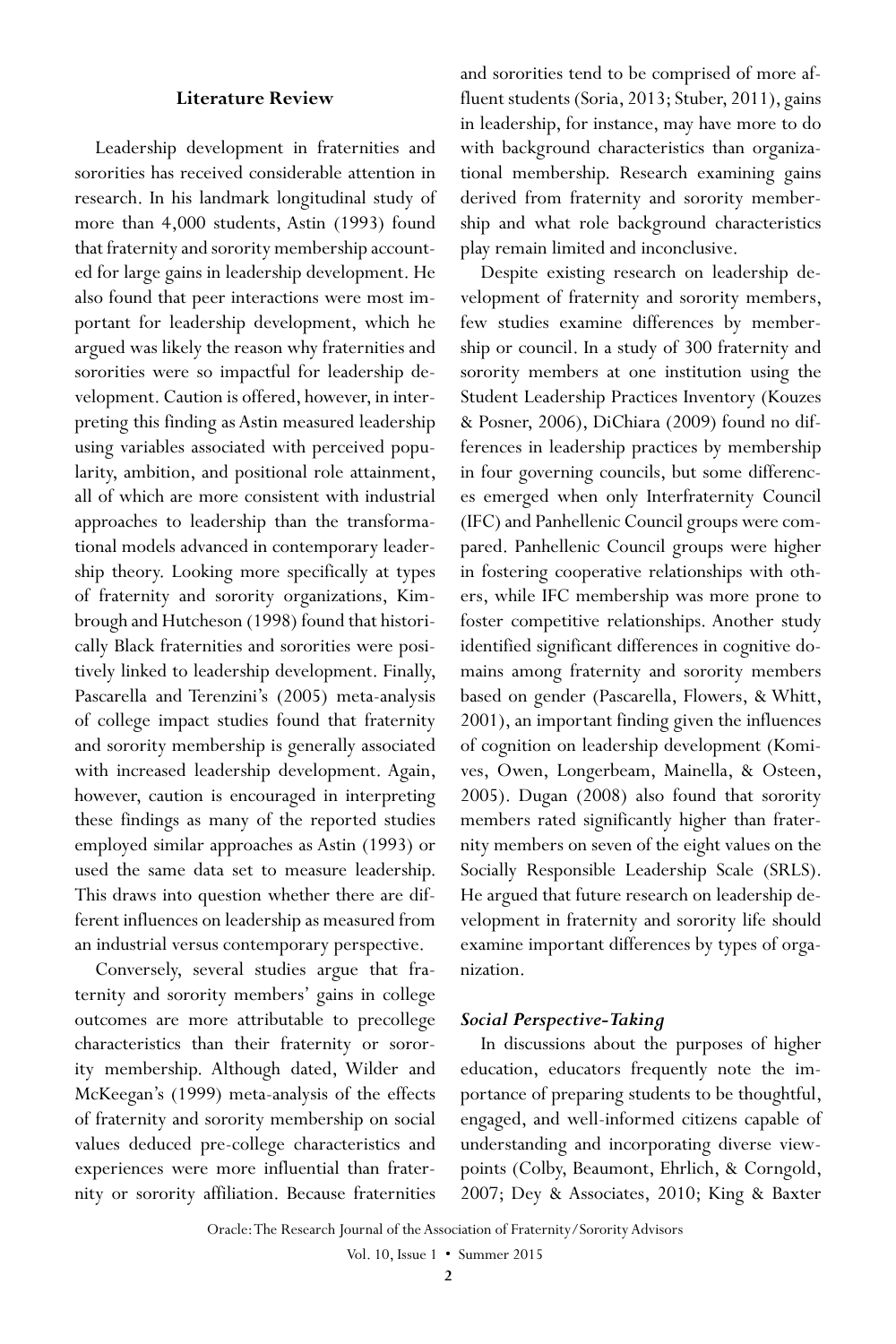Magolda, 2005), which is sometimes called social perspective-taking. Social perspective-taking is the ability to take another person's point of view (Franzoi, Davis, & Young, 1985; Underwood & Moore, 1982) and/or accurately infer the thoughts and feelings of others (Gehlbach, 2004). King and Baxter Magolda (2005) posit that social perspective-taking undergirds most learning outcomes in higher education, thus highlighting the importance of this capacity.

A survey from the Association of American Colleges and Universities (AAC&U) of more than 33,000 students and campus professionals (Dey & Associates, 2010) explored perceptions of perspective-taking on college campuses. Dey and Associates found that just over half of students (58%) and three-fourths of campus professionals (77%) strongly agreed that helping students recognize the importance of social perspectivetaking should be a major focus of their campuses. As a follow-up to that question, only 33% of students and campus professionals strongly agreed that their institutions make perspective-taking a major focus. This study also showed that only 53% of students believed they developed an increased ability to learn from diverse perspectives while in college. This study also reported that only around 7% of campus professionals believed that students came to college respecting diverse viewpoints. Finally, the study found that just under 30% of campus professionals believed that students were respectful when discussing controversial issues or perspectives. These results highlight the importance of social perspective-taking and the lack of students' perceived capacities to consider others' perspectives.

Critics of fraternities and sororities often point to their homogenous makeup, which can hinder the development of social perspective-taking. Derryberry and Thoma (2000) found that fraternity members tend to be more isolated than unaffiliated students and thus surround themselves with those unlikely to challenge their worldviews. Another study found that as leadership responsibilities increase for students within a fraternity or sorority, opportunities to interact with

students with diverse interests decrease (Porter, 2012). These results are particularly troubling because lack of exposure to diverse views can account for a lack of understanding and inaccurate views. In their review of college impact studies, Pascarella and Terenzini (2005) stated, "With the exception of Asada, Swank, and Goldey (2003), the weight of evidence indicates that fraternity or sorority membership shapes student views on racial-ethnic diversity, and the effect is probably negative" (p. 310). While the research mostly focuses on racial and ethnic understanding, the culture for understanding others' perspectives in fraternal organizations is nonetheless contentious. However, some researchers contend that these results likely differ in organizations such as NPHC (Harper, Byars, & Jelke, 2005).

Research on the effects of fraternity and sorority membership on social perspective-taking is scarce. An AAC&U study, which examined over 23,000 students at 23 different institutions, found that fraternity or sorority members demonstrated slightly higher capacities for two of the three measures of social perspective-taking than non-members. This research did not account for other factors or disaggregate by type of fraternity or sorority. The author argued, "…the effect of participation in Greek-letter organizations was generally not deleterious, suggesting that engagement even in relatively homogeneous groups can be beneficial" (Reason, 2011, p. 10).

Understanding others' perspectives is critical to socially responsible leadership, as working with others inherently involves working with those who are different from oneself (Komives, Wagner, & Associates, 2009). Prior research using data from the Multi-Institutional Study of Leadership (MSL) shows the critical role of social perspective-taking in developing students' leadership capacities, particularly those values in the group and societal domains (Dugan, Bohle, Woelker, & Cooney, 2014). Given its vital role in predicting leadership development and foundational nature for learning outcomes, understanding social perspective-taking in fraternities and sororities is pertinent. While many studies have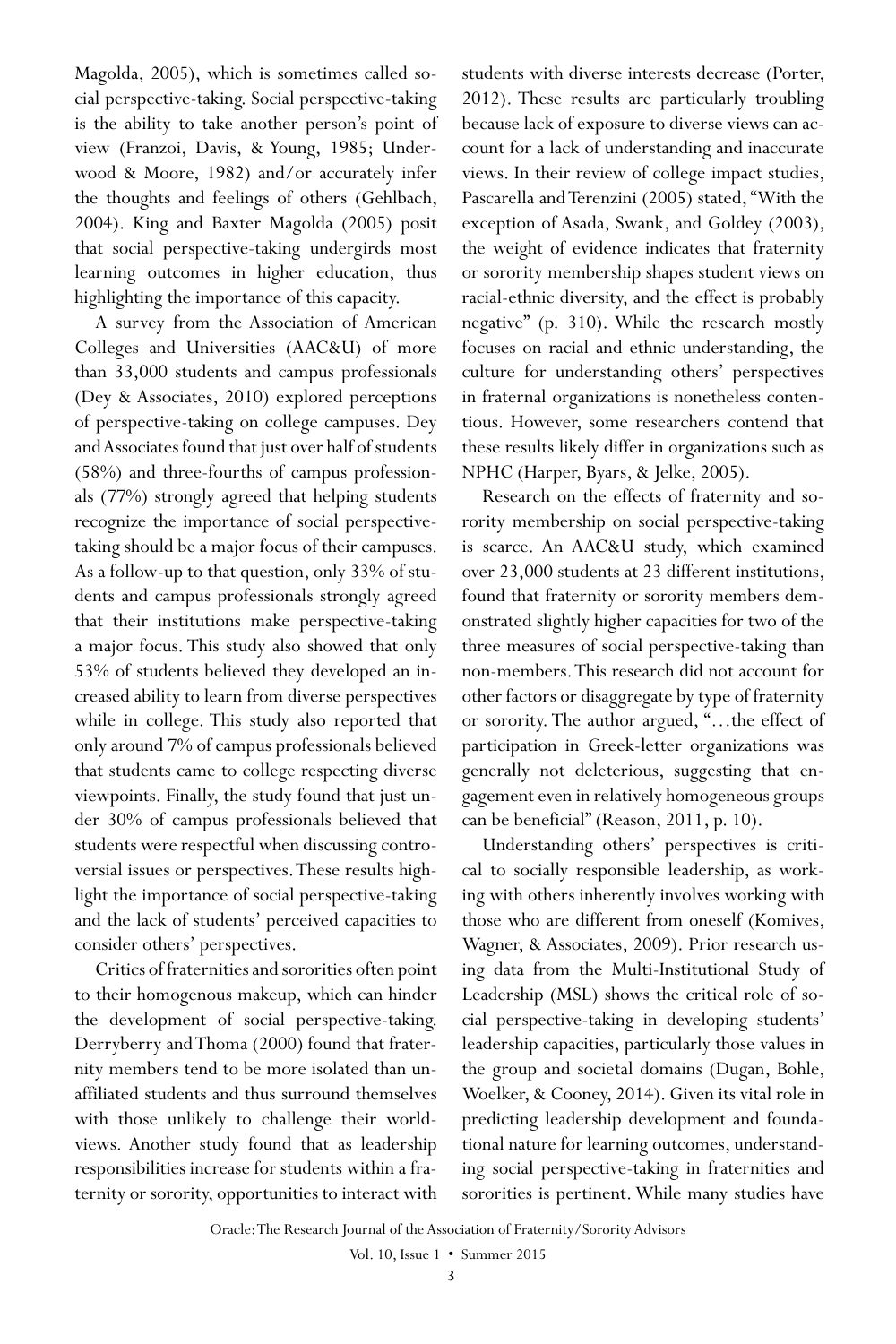examined fraternity and sorority membership and leadership development, few researchers have analyzed differences by membership type, despite important considerations surrounding the historical and contemporary differences in organization types (Kimbrough, 2003; Sutton & Kimbrough, 2001). Further, social perspective-taking in fraternal organizations remains understudied, despite its importance in mission statements, learning outcomes, and campus professionals' viewpoints as well as its centrality in the leadership development process.

# **Methodology**

#### *Research Questions*

The research questions guiding the current study were:

• Do members of traditionally White fraternities and sororities (i.e., IFC and National Panhellenic Council) differ from members who identified as being part of multi-cultural fraternities and sororities (e.g., NPHC) on the eight values and the omnibus measure of socially responsible leadership?

• Do members of traditionally White fraternities and sororities differ from members who identified as being part of multi-cultural fraternities and sororities (e.g., NPHC) on social perspective-taking?

#### *Sample*

Data from the 2009 Multi-Institutional Study of Leadership (MSL) were used in this study. The MSL sample comprised 101 institutions representing 31 states and the District of Columbia. Sample sizes at each institution were determined using a desired confidence level of 95%. A total of 337,482 students were invited to participate in the study, of which 115,632 responded (34% response rate). Of this sample, only 45,999 participants answered the question about belonging to either a multi-cultural fraternity or sorority (e.g., NPHC) or a traditionally White fraternity or sorority (e.g., IFC, Panhellenic). For the current study, we further reduced this sample

because 44% of the sample who identified as being part of a multi-cultural organization was White. While White students can certainly be part of multi-cultural fraternal organizations as the question stem on the MSL stated, we believe confusion around these identification categories accounted for the disproportionate number of White students in this sample. Follow up to this phenomenon revealed that many members of traditionally White fraternities and sororities with a largely Jewish membership identified their organizations as multi-cultural, the same category as NPHC or Latino/a fraternities and sororities. We also learned that many students in IFC/Panhellenic groups believed their organizations were diverse, so they indicated membership in a multi-cultural organization. To account for this, we only used students of color in the multi-cultural fraternities and sororities organization sample. After further reduction for students who did not identify a gender, our total sample used for the first research question was 18,198 students (11,140 Panhellenic Council; 5,285 IFC; 1,053 multi-cultural-affiliated men; 720 multi-cultural-affiliated women). The sample comprised of students who identified as being part of multi-cultural fraternities and sororities were 1.2% American Indian/Alaskan Native, 31.3% Asian American/ Pacific Islander, 23.8% Black/African American, 17.3% Latino/Hispanic, 2.7% Middle Eastern, and 18.7% Multiracial. The sample of students identifying membership in a multi-cultural organization was 40.6% female. Further, 17.8% were freshmen, 20.3% sophomores, 27.8% juniors, and 32.8% seniors. For the IFC/Panhellenic Council sample, 57.2% were female, and 18.7% were freshmen, 23.9% sophomores, 26.7% juniors, and 30.1% seniors. This was also comprised of 74% White students and 15.3% students of color (10.7% did not list a race).

The sample for the social perspective-taking analysis (second research question) was based on 7,619 students since this scale was a sub-study in the larger MSL. Sub-studies were only administered to a randomly selected 50% of cases

Oracle: The Research Journal of the Association of Fraternity/Sorority Advisors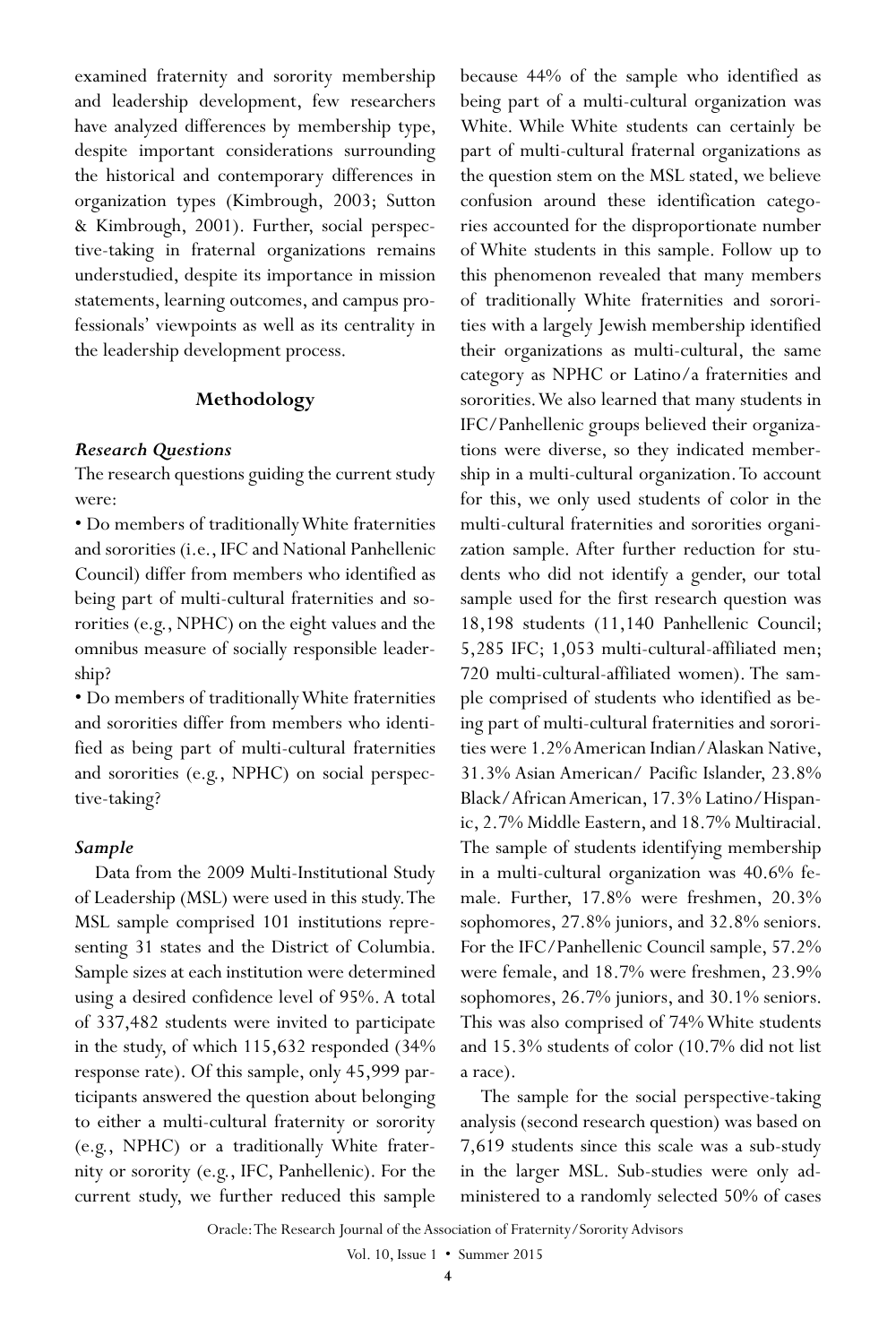at each institution to reduce the overall length of the instrument. Of this sample, 4,385 were members of a Panhellenic Council organization, 2,381 were IFC, 506 identified as men in multi-cultural fraternities, and 347 identified as women in multi-cultural sororities. Racial and class year breakdown were similar to those in the larger sample, with a slightly higher female representation than the larger sample for the first research question (58.4%).

# *Method*

A series of one-way ANOVAs were performed as opposed to a MANOVA because of the presence of an omnibus dependent variable (i.e., omnibus SRLS) and the high likelihood of a strong correlation among the dependent variables, which may result in multicollinearity (Tabachnick & Fidell, 2007). To account for increased Type I error across the number of dependent variables and large sample size, a more conservative p-value of .001 was used for all analyses. Further, effect sizes were calculated using partial eta squared (Tabachnick & Fidell, 2007), which indicates the magnitude of significant differences. Cronbach alphas for the eight scales in the SRLS were calculated for the larger fraternity and sorority sample, which yielded acceptable rates from 0.75 to 0.95. The reliability calculation for the measure of social perspective-taking was .81 in the sample for the first research question and .79 in the sample for the second research question. Table 1 provides definitional parameters for all measures included in the study, while Table 2 lists reliability levels for each scale. Additionally, all composite measures employed in this research underwent rigorous psychometric testing to confirm their validity (Dugan, Komives, & Associates, 2009).

#### **Table 1**

|  |  | Dependent Variable Definitional Parameters |
|--|--|--------------------------------------------|
|  |  |                                            |

| Variable                      | <b>Definition</b>                                                                                                                                                                                                                |
|-------------------------------|----------------------------------------------------------------------------------------------------------------------------------------------------------------------------------------------------------------------------------|
| Consciousness<br>of self      | General self-awareness with particular attention toward the beliefs, values,<br>attitudes, and emotions that motivate one to take action.                                                                                        |
| Congruence                    | Thinking, feeling, and behaving with consistency, genuineness, authenticity,<br>and honesty towards others; actions are consistent with most deeply-held<br>beliefs and convictions.                                             |
| Commitment                    | The psychic energy that motivates the individual to serve and that drives the<br>collective effort; implies passion, investment, and follow-through directed<br>toward both the group activity as well as its intended outcomes. |
| Collaboration                 | The ability to work with others effectively in a common effort; constitutes<br>the cornerstone value of the group leadership effort because it empowers<br>self and others through trust and shared responsibility.              |
| Common purpose                | To work with shared aims and values; facilitates the group's ability to engage<br>in collective analysis of issues at hand and the task to be undertaken.                                                                        |
| Controversy<br>with civility  | Recognition of two fundamental realities of any group effort: that differences<br>in viewpoint are inevitable, and that such differences must be aired openly,<br>but with civility.                                             |
| Citizenship                   | Occurs when one becomes responsibly connected to the community/soci-<br>ety by working for positive change interdependently with others.                                                                                         |
| Social Perspective-<br>Taking | The ability to take another person's point of view and/or accurately infer the<br>thoughts and feelings of others.                                                                                                               |

*Adapted from Franzoi et al. (1985), Gehlbach (2004), HERI (1996), Komives et al. (2009), and Underwood & Moore (1982).*

Oracle: The Research Journal of the Association of Fraternity/Sorority Advisors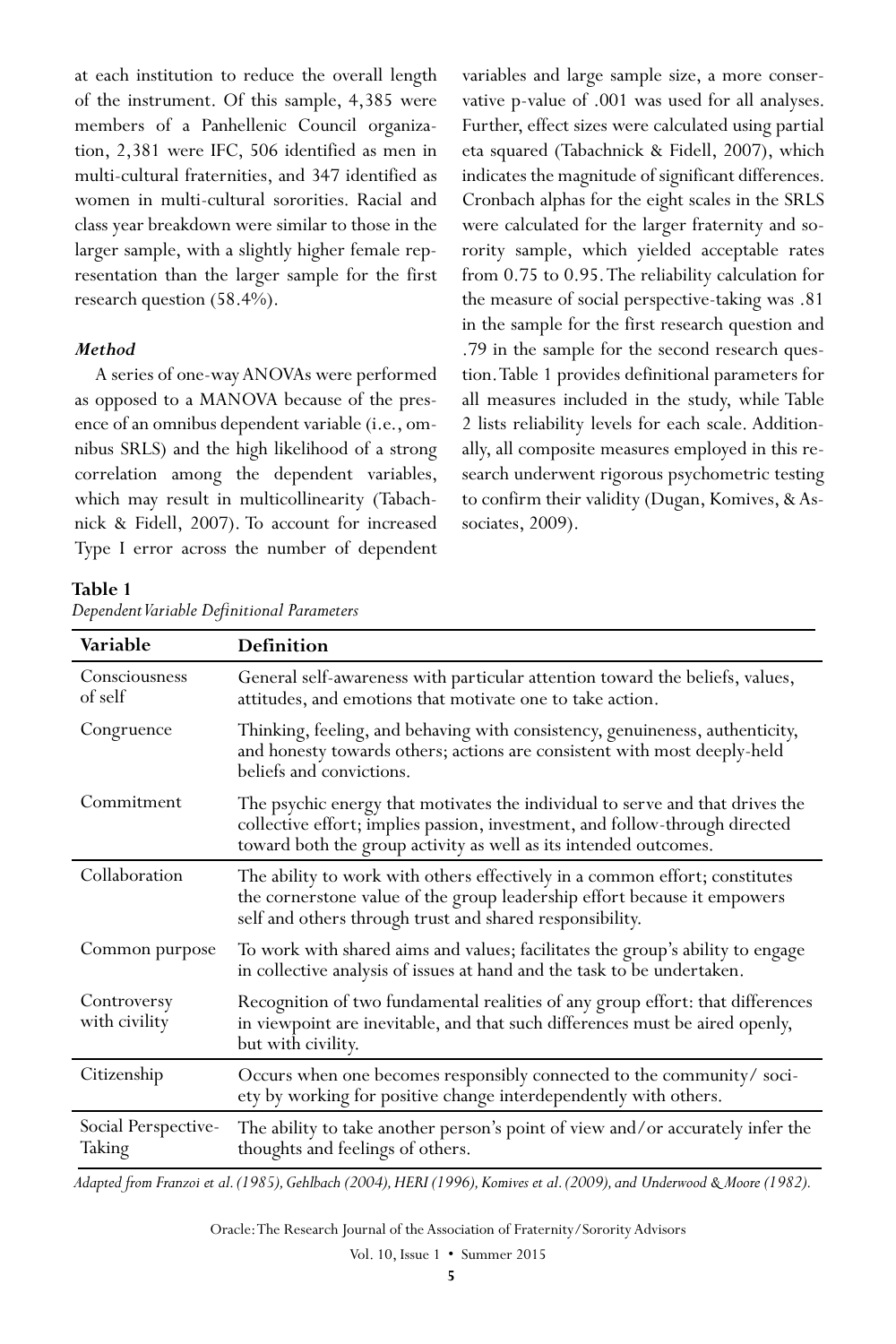# **Table 2** *Cronbach Alpha Values of Scales*

|                           | <b>SRLS</b> Sample<br>$(n=18, 198)$ | SPT Sample<br>$(n=7,619)$ |
|---------------------------|-------------------------------------|---------------------------|
| Composite Measures/Scales | Cronbach Alpha                      | Cronbach Alpha            |
| Consciousness of Self     | .82                                 | .83                       |
| Congruence                | .85                                 | .85                       |
| Commitment                | .84                                 | .84                       |
| Collaboration             | .82                                 | .81                       |
| Common Purpose            | .84                                 | .82                       |
| Controversy with Civility | .75                                 | .75                       |
| Citizenship               | .92                                 | .93                       |
| Change                    | .79                                 | .81                       |
| Omnibus SRLS              | .95                                 | .95                       |
| Social Perspective-Taking | .81                                 | .79                       |

# **Limitations**

The results of this study should be viewed in light of three important limitations. The first relates to classification terminology. Because of the question stem on the MSL, we were not able to identify specific type of fraternity or sorority membership for students who indicated membership in multi-cultural fraternities and sororities such as NPHC organizations. The 2009 MSL asked students to identify as members of either a "social fraternity or sorority (ex. Panhellenic or Interfraternity council group such as Sigma Phi Epsilon or Kappa Kappa Gamma)" or a "multicultural fraternity or sorority (ex. NPHC group such as Alpha Phi Alpha Fraternity Inc., or Latino Greek Council group such as Lambda Theta Alpha)." We struggled in this analysis to find or create an overarching term to classify the diverse fraternities and sororities that exist outside of IFC and Panhellenic organizations. Given these issues, we relied on the wording used in the original MSL survey and carefully noted this limitation here. We used the term "multi-cultural" with a hyphen to indicate the diverse fraternity and sorority organizations, comprised primarily of students of color, which students join as part of their college experience. Just as fraternity and sorority members are not a monolithic group, neither are their organizational structures (Gregory, 2003). Future research should seek to disaggregate specific fraternity and sorority membership for a more nuanced examination. Second, the MSL is a quasi-experimental design that relies on student self-report data. Although common in college impact research, further research might implement a longitudinal design and find more robust ways to measure student outcomes. Lastly, the research design did not address the effect of pre-college characteristics, other college experiences, or institutional effects on the dependent variables. Future research should address these unique effects to better discern their impact.

# **Results**

A series of one-way ANOVAs found significant differences ( $p \le 0.001$ ) on seven of the eight socially responsible leadership values and the omnibus measure. The only domain with no significant differences was controversy with civility. Women who belonged to Panhellenic Council organizations scored significantly higher than

Oracle: The Research Journal of the Association of Fraternity/Sorority Advisors

Vol. 10, Issue 1 • Summer 2015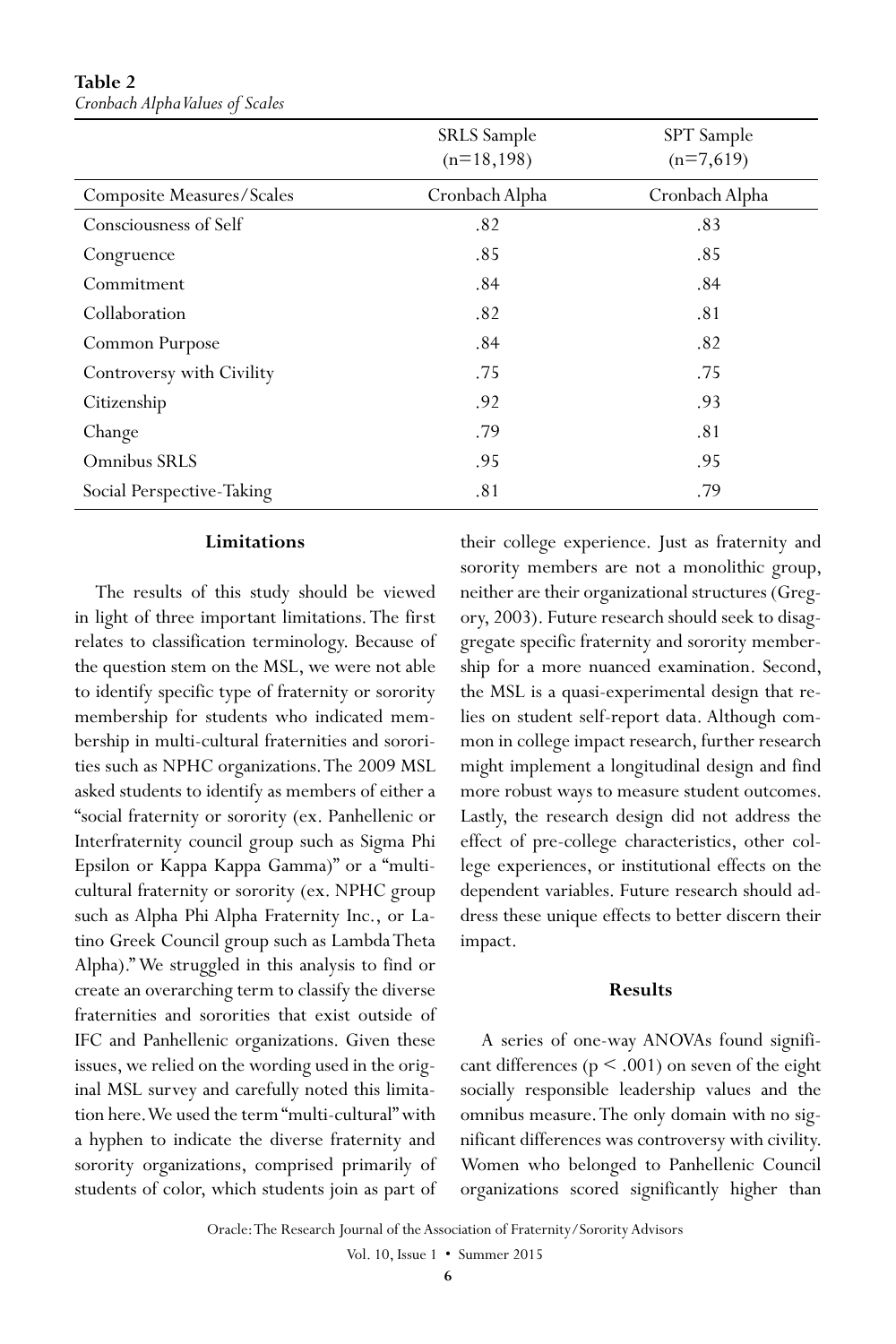their peers on five of the eight socially responsible leadership values and the omnibus measure. The other two measures with significant differences ( $p < .001$ ) were the citizenship and change values. Women who identified as belonging to multi-cultural organizations were highest on citizenship and men in multi-cultural organizations were highest on change. IFC men did not score the highest on any of the eight domains. Women in multi-cultural organizations were higher than men in similar organizations on six of the nine domains. Panhellenic Council women were higher than IFC men in eight of the nine domains. The significant differences found in the ANO-VAs should be interpreted in light of their corresponding effect sizes, which were mostly small or trivial (Cohen, 1998), and ranged from less than .01 to .02 (partial eta squared). Small effect size differences were found for congruence, commitment, and citizenship. Significant group differences are often found in large sample sizes such as those in this study, so effect size interpretations should be considered alongside these differences. Table 3 provides means, standard deviations, significance test results, and effect size calculations for all analyses.

# **Table 3**

|                              | Multi-<br>(W)<br>$n = 720$ |           | Multi-<br>(M)<br>$n=1,053$ |           | <b>IFC</b><br>$n = 5285$ |           | Panhellenic<br>Council<br>$n=11,140$ |           |        |        |                   |
|------------------------------|----------------------------|-----------|----------------------------|-----------|--------------------------|-----------|--------------------------------------|-----------|--------|--------|-------------------|
|                              | M                          | <b>SD</b> | M                          | <b>SD</b> | M                        | <b>SD</b> | M                                    | <b>SD</b> | F      | p      | Effect<br>Size    |
| Consciousness of self        | 3.90                       | .610      | 3.89                       | .591      | 3.99                     | .530      | 4.00                                 | .470      | 22.89  | $\ast$ | trivial<br>(<.01) |
| Congruence                   | 4.11                       | .695      | 4.01                       | .601      | 4.11                     | .412      | 4.21                                 | .448      | 103.73 | $\ast$ | small<br>(.01)    |
| Commitment                   | 4.27                       | .712      | 4.12                       | .599      | 4.24 .542                |           | 4.36                                 | .432      | 128.72 | $\ast$ | small<br>(.02)    |
| Collaboration                | 4.08                       | .665      | 4.07                       | .572      | 4.04                     | .515      | 4.11                                 | .413      | 27.38  | $\ast$ | trivial<br>(<.01) |
| Common purpose               | 4.06                       | .666      | 4.02                       | .564      | 4.02                     | .506      | 4.08                                 | .405      | 23.01  | $\ast$ | trivial<br>(<.01) |
| Controversy<br>with civility | 3.76                       | .518      | 3.77                       | .456      | 3.80                     | .460      | 3.79                                 | .391      | 2.99   |        |                   |
| Citizenship                  | 4.00                       | .703      | 3.92                       | .628      | 3.81                     | .604      | 3.97                                 | .497      | 107.23 | $\ast$ | small<br>(.02)    |
| Change                       | 3.80                       | .570      | 3.84                       | .533      | 3.82                     | .503      | 3.78                                 | .468      | 11.18  | $\ast$ | trivial<br>(<.01) |
| Omnibus SRLS                 | 3.96                       | .579      | 3.92                       | .501      | 3.95                     | .438      | 4.01                                 | .354      | 38.15  | $\ast$ | trivial<br>(<.01) |

*Socially Responsible Leadership Capacities by Membership* 

*Note*. These domains were measured on a 5-point agree/disagree Likert scale

These findings are remarkably similar to the 2007 MSL data set (Dugan & Komives, 2007), which found that women reported higher scores than men in seven of the eight socially responsible leadership domains (except change). Of particular note was the lack of differences in controversy with civility, which also contained the lowest scores across the eight values and the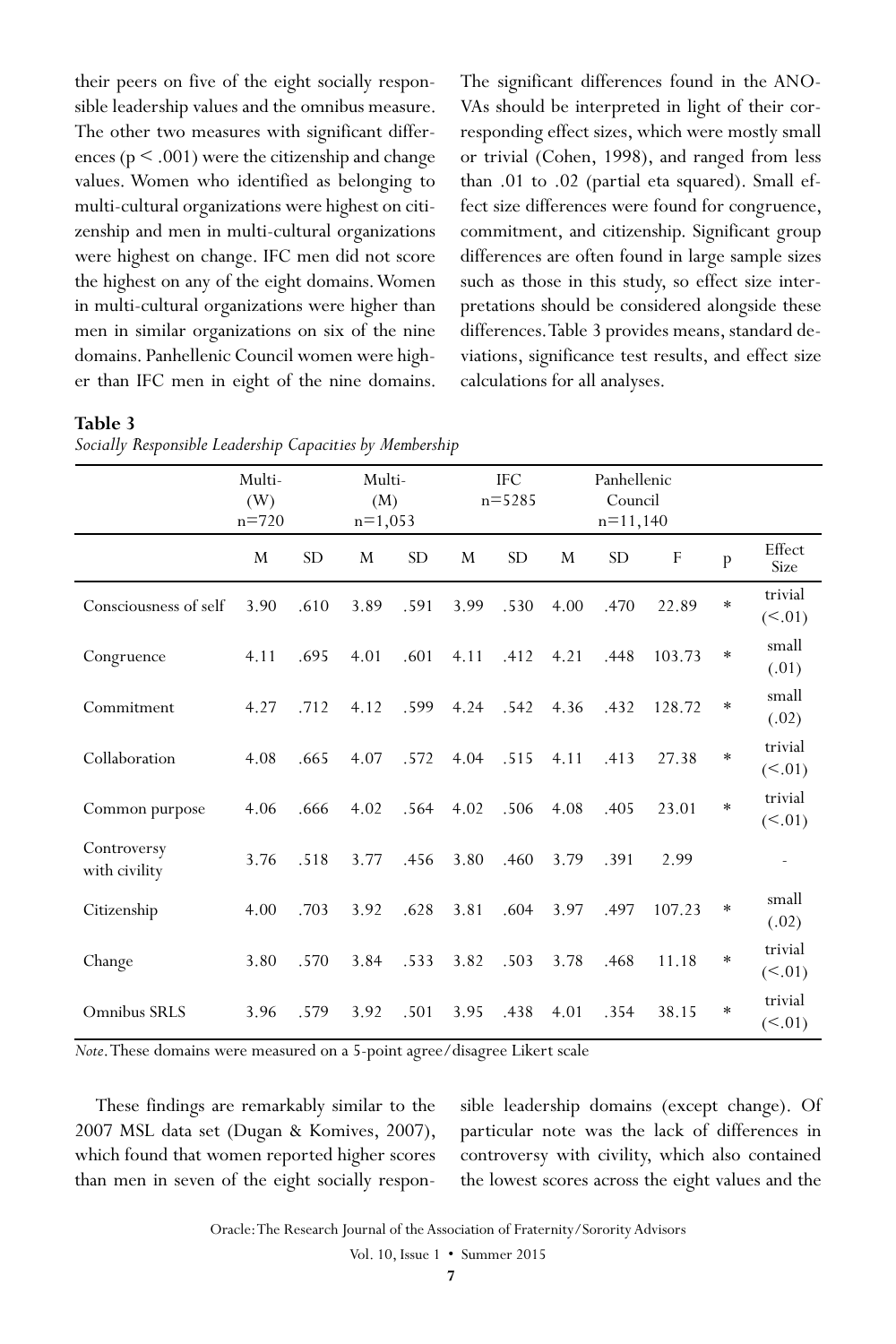omnibus measure. These low scores are similar to prior MSL research (Dugan & Komives, 2007). However, caution with this interpretation is encouraged as these are simple descriptive differences as the effect size tests did not yield meaningful variations in scores on this scale.

In examining the highest mean scores, commitment and congruence were the top two domains. The lowest capacities were controversy with civility and change. Students in fraternities and sororities demonstrated stronger capacities for values in the individual domain than the group and societal domains, suggesting that individual leadership capacities are either 1) easier to develop than those capacities required for working with others, or 2) precede the development of group-level capacities. This is consistent with literature suggesting that leader development typically precedes leadership development as students build the requisite individual knowledge and skills necessary for effective and meaningful engagement in-group processes (Day, Harrison, & Halpin, 2009; Komives et al., 2005). These results also suggest that students may be reluctant or uncomfortable with change and may demonstrate incivility in the change process.

These results indicate differences in socially responsible leadership capacities based on membership type. These differences, however, are quite small. In other words, membership type seems to only account for small differences in the development of leadership capacities. Despite assumed differences in the mission and structures of these different organizations, our findings suggest there seems to be little difference in terms of their effect on leadership development outcomes. It is fairly surprising that more meaningful differences were not found between types of fraternities and sororities given significantly different missions often yield different experiences for students. However, perhaps the structure of the experiences has more in common than expected. Different organization types provide students with similar opportunities for high-impact leadership development practices like community service, organizational involvement, and opportunities to build leadership efficacy. Different types of organizations may also reflect homogenous environments, but findings from MSL research has found that a primary predictor of leadership gains is not just interactions across difference, but interactions about difference as well (Dugan, Kodama, Correia, & Associates, 2013).

Results of a one-way ANOVA on the social perspective-taking scale indicated significant differences (F=140.73,  $p < .001$ ) across fraternal membership. Panhellenic Council women (M=3.79) rated significantly higher than IFC men  $(M=3.44)$ ; the same was true for students who identified as being part of multi-cultural organizations, which showed women (M=3.82) had higher capacities for social perspective-taking than men (M=3.69). These differences were found to have a moderate effect size (.05). Table 4 provides statistical results from the second research question.

#### **Table 4**

|                                         | $\cdots$                   |     |                            |     |   |                               |   |      |                                     |        |                   |
|-----------------------------------------|----------------------------|-----|----------------------------|-----|---|-------------------------------|---|------|-------------------------------------|--------|-------------------|
|                                         | Multi-<br>(W)<br>$n = 347$ |     | Multi-<br>(M)<br>$n = 506$ |     |   | IFC<br>$n=2,381$              |   |      | Panhellenic<br>Council<br>$n=4,385$ |        |                   |
|                                         | M                          | SD. | M                          | SD. | M | SD                            | M | SD.  | F                                   | р      | Effect<br>Size    |
| Social Perspective-<br>Taking (Omnibus) | 3.82                       |     |                            |     |   | .674 3.69 .621 3.44 .866 3.79 |   | .568 | 140.73                              | $\ast$ | moderate<br>(.05) |

*Social Perspective-Taking by Membership*

*Note.* This is a 5-point Likert scale, with 1=Does Not Describe Me Very Well and 5=Describes Me Very Well

Oracle: The Research Journal of the Association of Fraternity/Sorority Advisors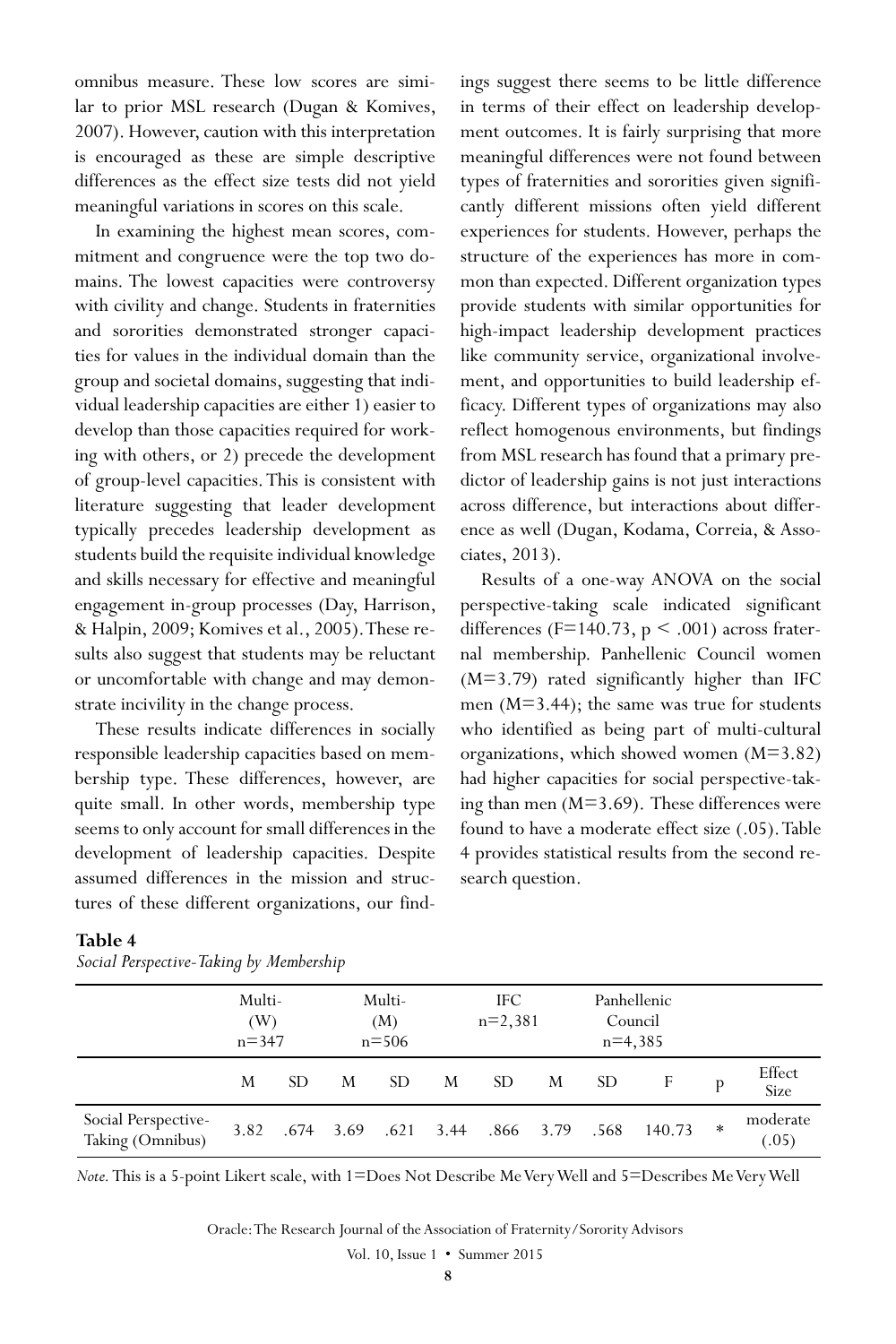#### **Discussion and Implications**

This study illuminated important differences in fraternity and sorority members' capacities for socially responsible leadership and social perspective-taking. Most importantly, this study compared these capacities by membership in different organizational types and disaggregated membership in multi-cultural organizations (e.g., NPHC, Latino/a organizations) by gender.

This study yielded trivial and small effect size differences in the eight domains of the SRLS across councils. It stands to reason that fraternity and sorority students would benefit similarly from the host of leadership development programs and services offered through these organizations' inter/national offices, alumni chapters, advisors, and fraternity and sorority life offices. Campus-based fraternity and sorority life advisors provide community-wide programs, often bringing diverse perspectives to the entire community via speakers, retreats, Greek Week events, and philanthropic events. These experiences often encourage cross-council collaboration. These functions provide members of different councils exposure to the same ideas, which could explain the mostly similar results across the eight domains. These results differ slightly from DiChiara's (2009) analysis, which found no significant differences for leadership practices across four councils. Although the effect size differences were quite small, the development of leadership capacities appears to differ by council membership, but only slightly.

Those domains with small effect size differences include congruence, commitment, and citizenship. Within these three domains, women in Panhellenic organizations demonstrated higher capacities than the other three council memberships on congruence and commitment, but women who identified as belonging to multicultural organizations had higher capacities for citizenship. Higher capacities for congruence and commitment within Panhellenic Council organizations may be a result of increased conversations and programming around values within these organizations. These higher capacities may also be a result of women having higher capacities prior to joining sororities. That citizenship was higher in women's multi-cultural organizations is likely a result of the increased emphasis these organizations place on service, which is measured in the citizenship domain. These results are in line with other research examining more democratic, shared conceptions of leadership, which shows a mostly consistent pattern that women and people of color tend to demonstrate higher capacities than their peers (Asel et al., 2009; Dugan, 2008; Dugan & Komives, 2007).

In examining mean scores across the SRLS domains, commitment and congruence were the highest self-reported scores. Commitment refers to an intrinsic passion and investment of energy toward action (Komives et al., 2009). Students in fraternities and sororities invest a significant amount of time in their organizations, often living amongst members, which indicates one possible reason this domain was so high. Similarly, congruence was the second highest, indicating that students have identified clear values, beliefs, and attitudes and live them relatively consistently in their lives. Whether these internally-derived attributes align with the stated purposes of their organizations is quite another matter beyond the scope of these data, but the extent to which fraternity and sorority members self-report acting congruently with their personal values appears strong. This is likely the result of wide-spanning programming at the local and inter/national levels designed to help fraternity and sorority members act in accordance to their organizational values. Student affairs professionals struggle in challenging fraternity and sorority members to live their lives in accordance with their respective organization's values, however. With such high levels of self-reported congruence to their own values, students may demonstrate significant resistance to aligning their personal values to those of their organiza-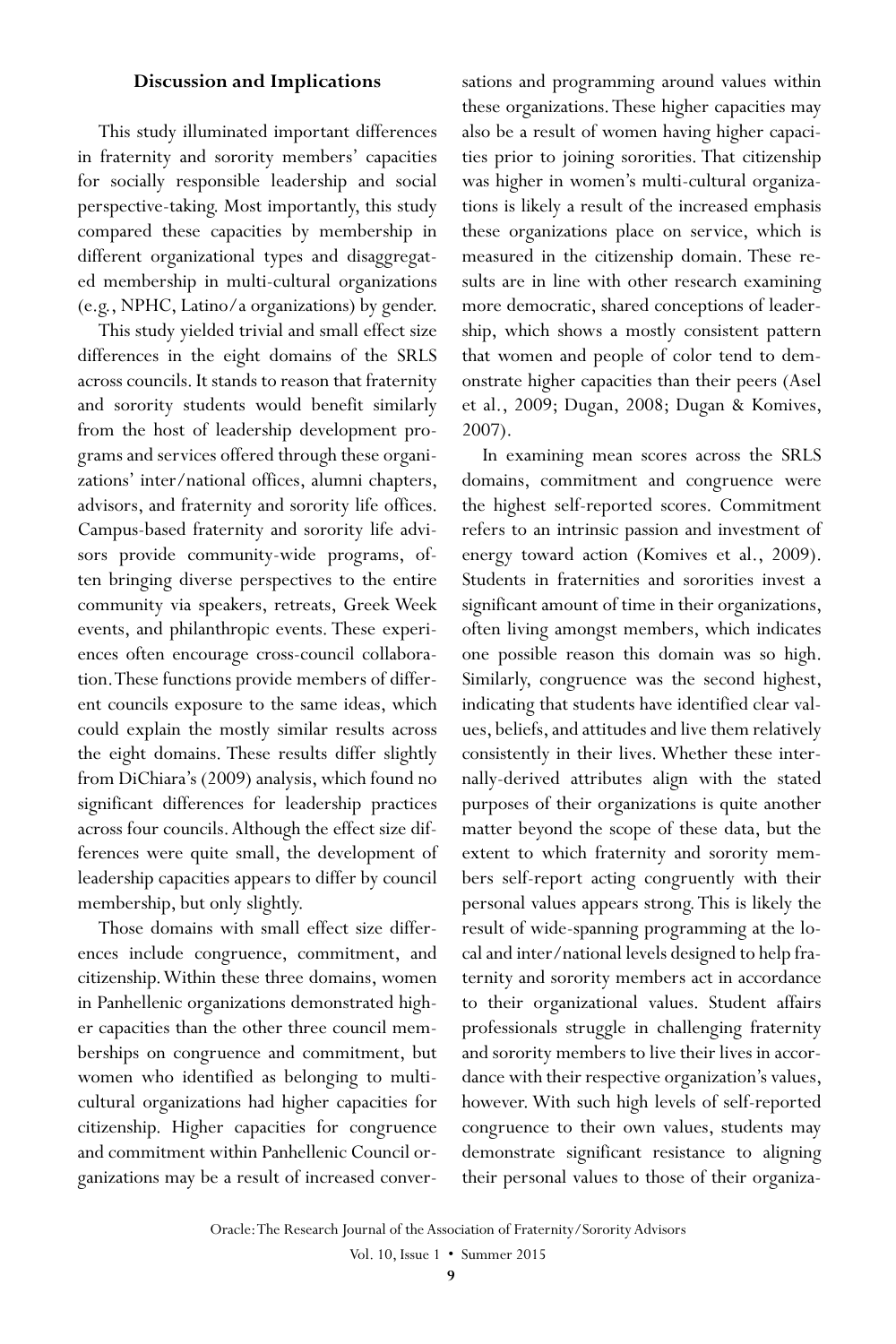tion or fraternity and sorority community. Educators should consider first exploring students' personal values before examining congruencies with organizational or community values to help combat this resistance.

Conversely, the two lowest domains were controversy with civility and change. These descriptive data show that fraternity and sorority students have room for growth as it relates to understanding and integrating diverse viewpoints and demonstrate less comfort with transition and ambiguity in the change process. These lower capacities sometimes manifest with impassioned disagreements about new policy changes, lack of cross-council collaborations, and clinging to past practices in new member education. Educators who incur these problems should note that students' capacities for integrating diverse viewpoints and openness to change are lower than other leadership capacities. Leveraging higher capacities such as commitment and collaboration might be a useful strategy. If students understand their increased capacity for working with others (collaboration), but struggle with integrating diverse viewpoints when working together (controversy with civility), they may understand challenges in their community more clearly. Fraternity and sorority life professionals may also seek to implement activities that increase students' capacities for working with diverse others or increase partnerships with diversity and multicultural educators on campus.

The differences in the social perspectivetaking measure across councils add to a growing research base on social perspective-taking. Prior research has shown that women and students of color demonstrate higher capacities for social perspective-taking (Dey & Associates, 2010), which these data support. Panhellenic Council women were higher than IFC men on social perspective-taking. As previously mentioned, this trend parallels other research that shows women demonstrate higher capacities for social perspective-taking than men (Dey & Associates, 2010) and that IFC tends to foster more competitive relationships (DiChiara, 2009). Panhellenic Council membership for women, as a result of their shared recruitment process, might positively affect social perspective-taking. Since Panhellenic Council women are forced to think about how recruitment practices affect small or struggling chapters, there may be an increased likelihood for developing increased social perspective-taking. This process provides a framework for women to consider the community as a whole, through standard rules of recruitment dictated by the National Panhellenic Conference. IFC recruitment, conversely, tends to be more decentralized with little opportunity or requirement to consider others' perspectives. Women who identified as being part of multi-cultural organizations were higher than men in similar organizations, which is in line with research showing women tend to demonstrate greater perspective-taking than men (Dey & Associates, 2010). Also, given that IFC men were the lowest among the four groups, their ability to see others' perspectives may be most challenging. This finding highlights the importance of working with this population to understand others and incorporate their perspectives for the betterment of their personal leadership development and the entire fraternity and sorority community.

Increasing social perspective-taking in fraternities and sororities remains an important endeavor, especially across councils. Facilitating discussions about different social identities and organizational histories, for instance, will likely bolster students' capacities for considering others' perspectives. Fraternity and sorority life advisors should intentionally facilitate these discussions and they could occur at council meetings or retreats. Guest speakers from diverse backgrounds and councils may help bolster students' social perspective-taking. The AAC&U report referenced earlier (Dey & Associates, 2010) noted the importance of diverse co-curricular programming coupled with intentionally structured learning activities for bolstering social perspective-taking. While events and programs within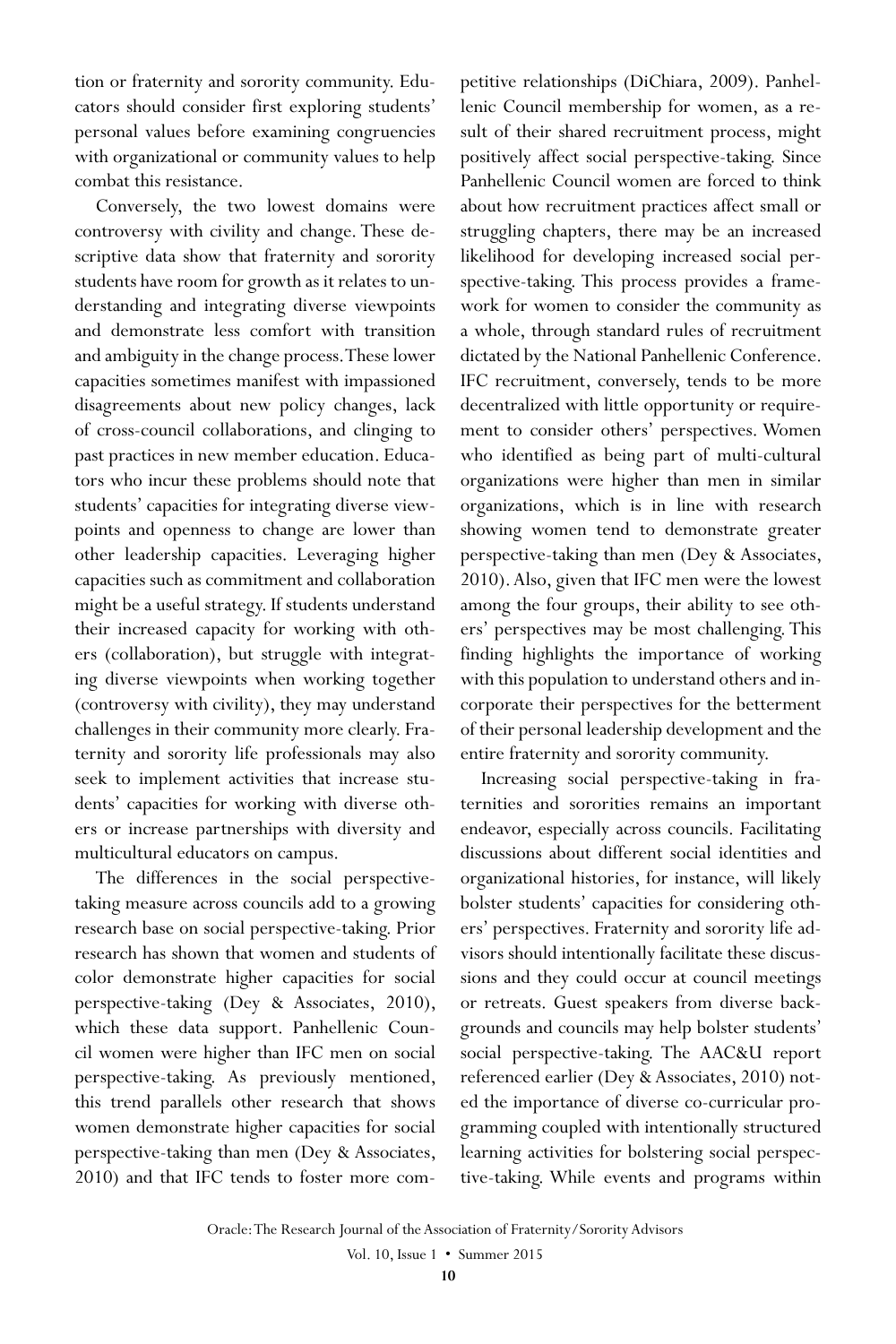the fraternity and sorority community hold much potential for learning and growth about others, their ability to bolster social perspectivetaking appears tied to increasing exposure to diverse viewpoints and educators' ability to help students make meaning of these experiences.

# **Conclusion**

This study sought to examine differences in students' capacities for socially responsible leadership and social perspective-taking based on council membership. The results showed many similarities across councils with a few important differences. When exploring the eight domains of the SRLS, the study resulted in significant differences with small effect sizes for three domains, highlighting the many similarities across the different council members in their capacities for socially responsible leadership. The domains of congruence, commitment, and citizenship yielded significant differences with small effect sizes, thus highlighting some noteworthy between council differences that may inform practice. Significant differences in social perspectivetaking across the councils were found with IFC men reporting the lowest capacities.

The results of this study highlight the importance of community-wide programming to ensure that all councils benefit from resources and are able to continue to develop within the eight domains of socially responsible leadership since significant differences in these domains were quite small. This study also highlights the work to be done to improve social perspective-taking among fraternity men and sorority women via programming and advising efforts. Administrators will find it particularly helpful to consider programming that reaches IFC men and men in multi-cultural organizations. Increased social perspective-taking skills within a fraternity and sorority community may lead to better relations among councils, chapters, and a stronger, more inclusive community.

Understanding how fraternity and sorority members develop capacities for socially responsible leadership and social perspective-taking are important endeavors given the mission of fraternities (Kimbrough, 2003; Torbenson & Parks, 2009) and an ever-increasing diversification of college students and the larger United States population (Ryu, 2010). Increasing fraternity and sorority members' capacities in these two areas remains critical. This study hopes to influence practice in these endeavors by providing baseline data for their development examined by council. The results might inform discussions about how to best build students' capacities for socially responsible leadership and social perspective-taking.

# **References**

- Asada, H., Swank, E., & Goldey, G. (2003). The acceptance of a multicultural education among Appalachian college students. *Research in Higher Education, 44,* 99-120.
- Asel, A. M., Seifert, T. A., & Pascarella, E. T. (2009). The effects of fraternity/sorority membership on college experiences and outcomes: A portrait of complexity. *Oracle*: *The Research Journal of the Association of Fraternity/Sorority Advisors*, *4*(2), 1-15.

Astin, A. (1993). *What matters in college? Four critical years revisited*. San Francisco, CA: Jossey-Bass.

Burns, J. M. (1978). *Leadership*. New York, NY: Harper & Row.

- Cohen, J. W. (1988). *Statistical power analysis for the behavioral sciences* (2<sup>nd</sup> ed.). Hillsdale, NJ: Lawrence Erlbaum.
- Colby, A., Beaumont, E., Ehrlich, T., & Corngold, J. (2007). *Educating citizens: Preparing America's undergraduates for lives of moral and civic responsibility.* San Francisco, CA: Jossey-Bass.
- Day, D. V., Harrison, M. M., & Halpin, S. M. (2009). *An integrative approach to leader development*. New York, NY: Routledge.

Oracle: The Research Journal of the Association of Fraternity/Sorority Advisors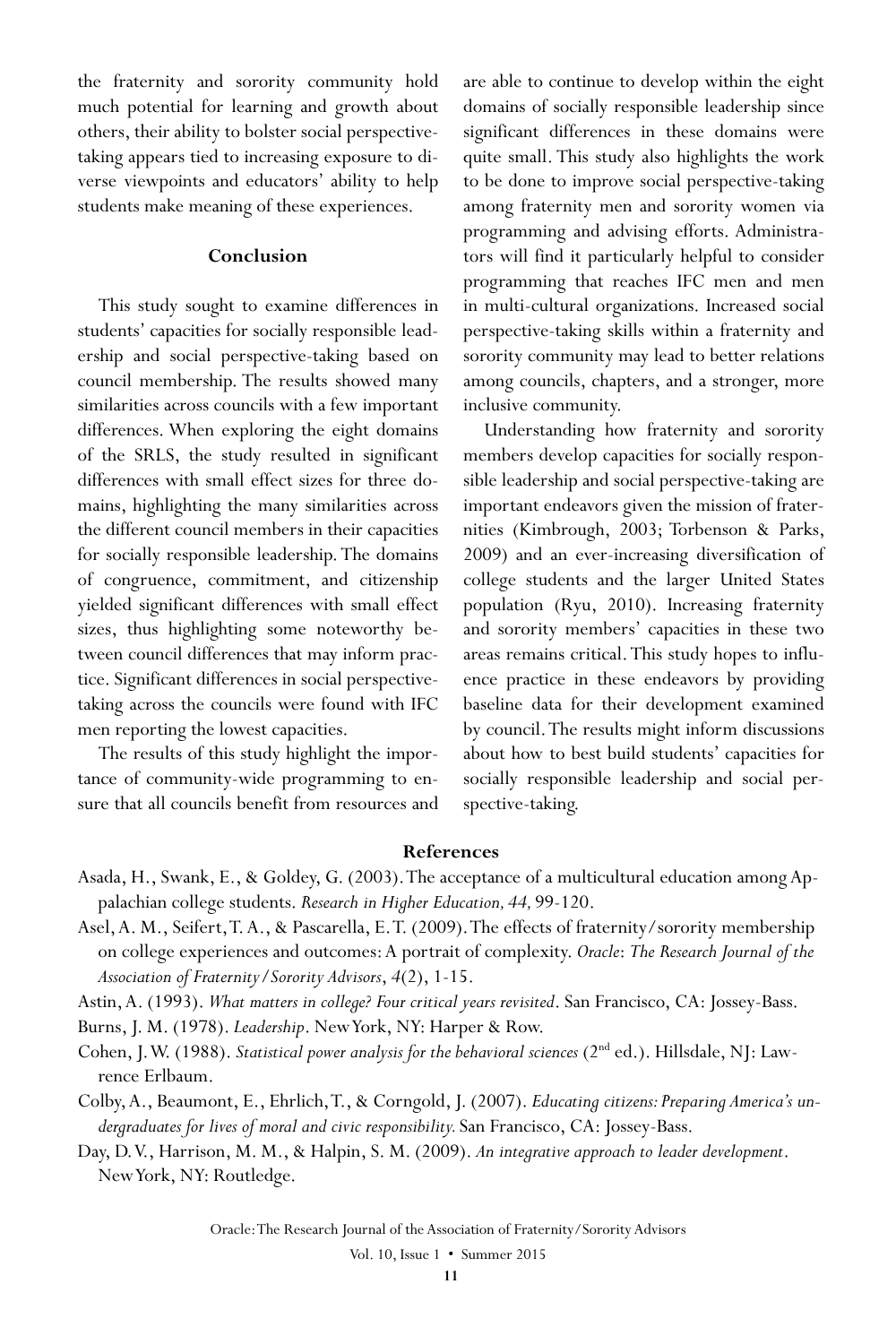- Derryberry, P. W., & Thoma, S. J. (2000, May-June). The friendship effect: Its role in the development of moral thinking in students. *ABOUT CAMPUS*, 13-18.
- Dey, E. L., & Associates. (2010). *Engaging diverse viewpoints*. Washington, DC: Association of American Colleges & Universities.
- DiChiara, A. N. (2009). Fraternal leadership: Differences in leadership practices among four governing councils. *Oracle: The Research Journal of the Association of Fraternity/Sorority Advisors, 4*(2),16- 29.
- Dugan, J. P. (2008). Exploring relationships between fraternity and sorority membership and socially responsible leadership. *Oracle: The Research Journal of the Association of Fraternity Advisors, 3*(2), 16–25.
- Dugan, J. P., Bohle, C. W., Woelker, L., & Cooney, M. A. (2014). The role of social perspectivetaking in developing students' leadership capacities. *Journal of Student Affairs Research and Practice, 51*(1), 1-15*.*
- Dugan, J. P., Kodama, C., Correia, B., & Associates. (2013). *Multi-Institutional Study of Leadership insight report: Leadership program delivery*. College Park, MD: National Clearinghouse for Leadership Programs.
- Dugan, J. P., & Komives, S. R. (2007). *Developing leadership capacity in college students: Findings from a national study*. A Report from the Multi-Institutional Study of Leadership. College Park, MD: National Clearinghouse for Leadership Programs.
- Dugan, J. P., Komives, S. R., & Associates. (2009). *Multi-Institutional Study of Leadership 2009: Institutional reports.* College Park, MD: National Clearinghouse for Leadership Programs.
- Franzoi, S., Davis, M., & Young, R. (1985). The effects of private self-consciousness and perspective taking on satisfaction in close relationships. *Journal of Personality and Social Psychology, 48*, 1584 1594.
- Gehlbach, H. (2004). A new perspective on perspective taking: A multidimensional approach to conceptualizing an aptitude. *Educational Psychology Review, 16*(3), 207-234.
- Gregory, D. (2003). The dilemma facing fraternal organizations at the millennium. In D. E. Gregory & Associates (Eds.), *The administration of fraternal organizations on North American campuses: A pattern for the new millennium* (pp. 3-25). Asheville, NC: College Administration.
- Harper, S. R., Byars, L. F., & Jelke, T. B. (2005). How Black Greek-Letter Organization membership affects college adjustment and undergraduate outcomes. In T. L. Brown, G. S. Parks, & C. M. Phillips (Eds.), *African American fraternities and sororities: The legacy and the vision* (pp. 393-416). Lexington, KY: The University Press of Kentucky.
- Kimbrough, W. M. (2003). Historically Black fraternal organizations. In D. E. Gregory & Associates (Eds.), *The administration of fraternal organizations on North American campuses: A pattern for the new millennium* (pp. 77-94). Asheville, NC: College Administration.
- Kimbrough, W. M., & Hutcheson, P. A. (1998). The impact of membership in Black Greek-Letter Organizations on Black students' involvement in collegiate activities and their development of leadership skills. *The Journal of Negro Education, 67*(2), 96-105.
- King, P. M., & Baxter Magolda, M. B. (2005). A developmental model of intercultural maturity. *Journal of College Student Development, 46*(6), 571-592. doi:10.1353/csd.2005.0060
- Komives, S. R., Owen, J. E., Longerbeam, S., Mainella, F. C., & Osteen, L. (2005). Developing a leadership identity: A grounded theory. *Journal of College Student Development, 46*, 593–611.
- Komives, S. R., Wagner, W., & Associates (2009). *Leadership for a better world: Understanding the social change model of leadership development*. San Francisco, CA: Jossey-Bass.

Oracle: The Research Journal of the Association of Fraternity/Sorority Advisors